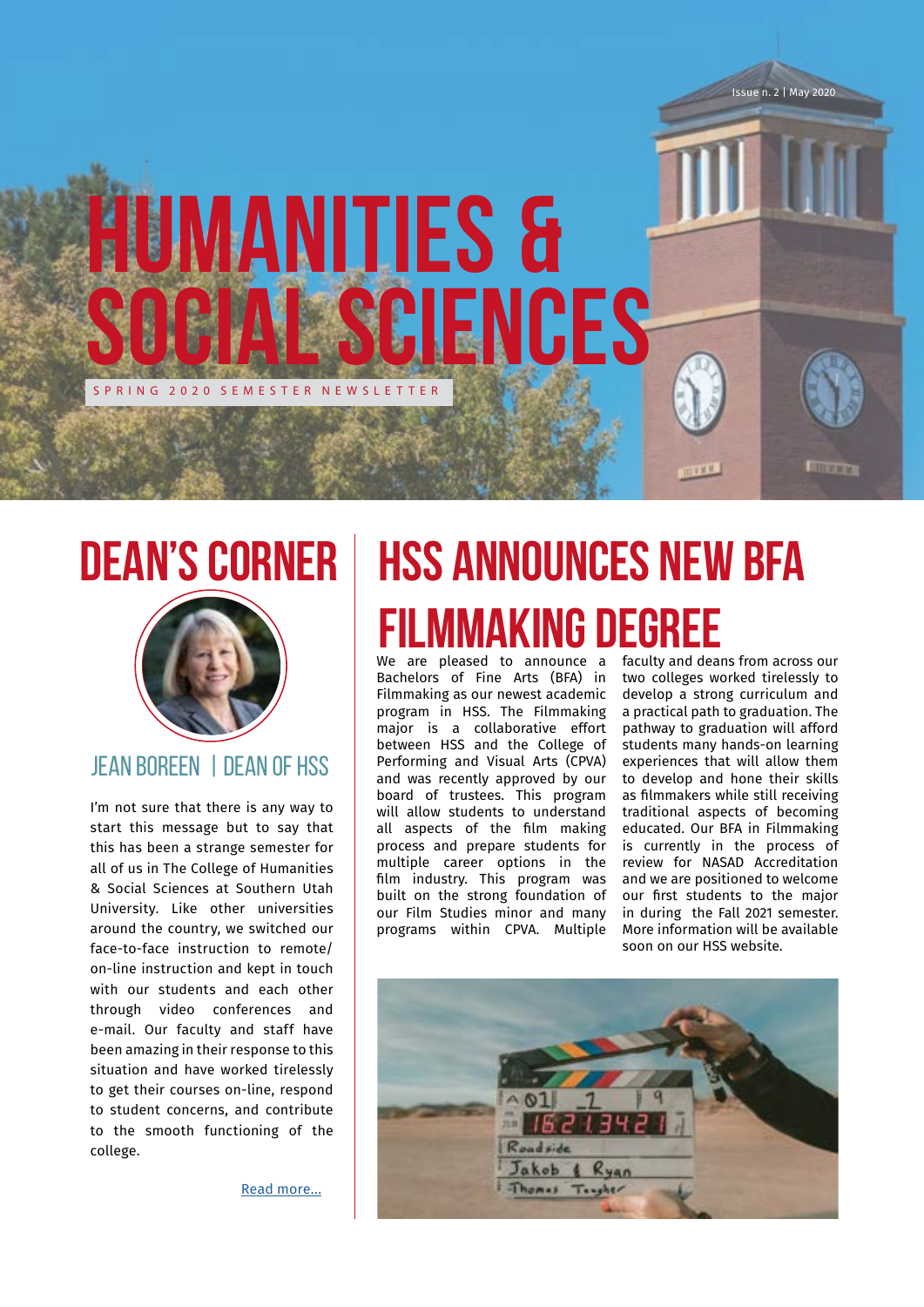# **WELCOMING THE NEW HSS ADVISORY BOARD**

We would like to welcome our nine new members of the College of Humanities and Social Sciences advisory board. The advisory board consists of valuable members with a background in HSS that provided strategic advice to the college. We would like to spotlight the first four of them in this newsletter and the next five in the following.



## CRYSTAL ROCKWOOD

Crystal Rockwood was born in Long Beach, California, and moved to Cedar with her husband, Richard, in September 2018. As a college student, she majored in journalism at Cal State University, Los Angeles, but quickly discovered that reporting was not her calling during an assignment in which she had to cover a campus incident involving two bitter factions. Instead, advocating people's stories, correcting false perceptions, and leveling the playing field for those who were being out-shouted and out-spent excited her and still does today. Her company, Rockwood Communications Counsel, helps clients with PR challenges and opportunities. She handles crisis management situations, which includes situations that are complex, high-stakes, or simply awkward and embarrassing.

Since arriving in Cedar City, she has met many fascinating people at SUU whose stories are continually enriching her life. She looks forward to making many more connections and memories during her time here. In her spare time, she enjoys exploring bakeries in any city or country that she finds herself in. She also enjoys having people over at her house to laugh and eat together. She says, "[It] fills me with incredible joy, it is such an honor." Crystal hopes that all HSS students will focus on fostering curiosity and grace in all that they do, promising that, "with ample supply, you will be afforded more opportunities imaginable."



# TREION MULLER

Treion J. Muller was born in Johannesburg, South Africa, and later in his life moved to Farmington, Utah. He is married to his wife, Soni, who is a professional singer with the women's trio Mercy River. He received his undergraduate degree from SUU, and has fond memories of his time there. He particularly enjoyed the smaller class sizes that allowed him to get to know so many fellow students and many of the professors as well. He went on to receive his Master degree from USU. Treion currently works in product management and innovations, and it is his lifelong dream to provide resources to help troubled and impoverished youth find purpose and meaning in their lives.

Treion believes that success in life is determined by both doing what you love, and loving others. In his own words, "It's all about being human, isn't it? Being good social citizens… Find the sweet spot between what you love to do and what loves you back - something that renews you, energizes you, and allows you to give back." Treion has spent much of his professional life giving back, and continues to live by his philosophy of seizing the moment as he continues to contribute and give back to his community around him.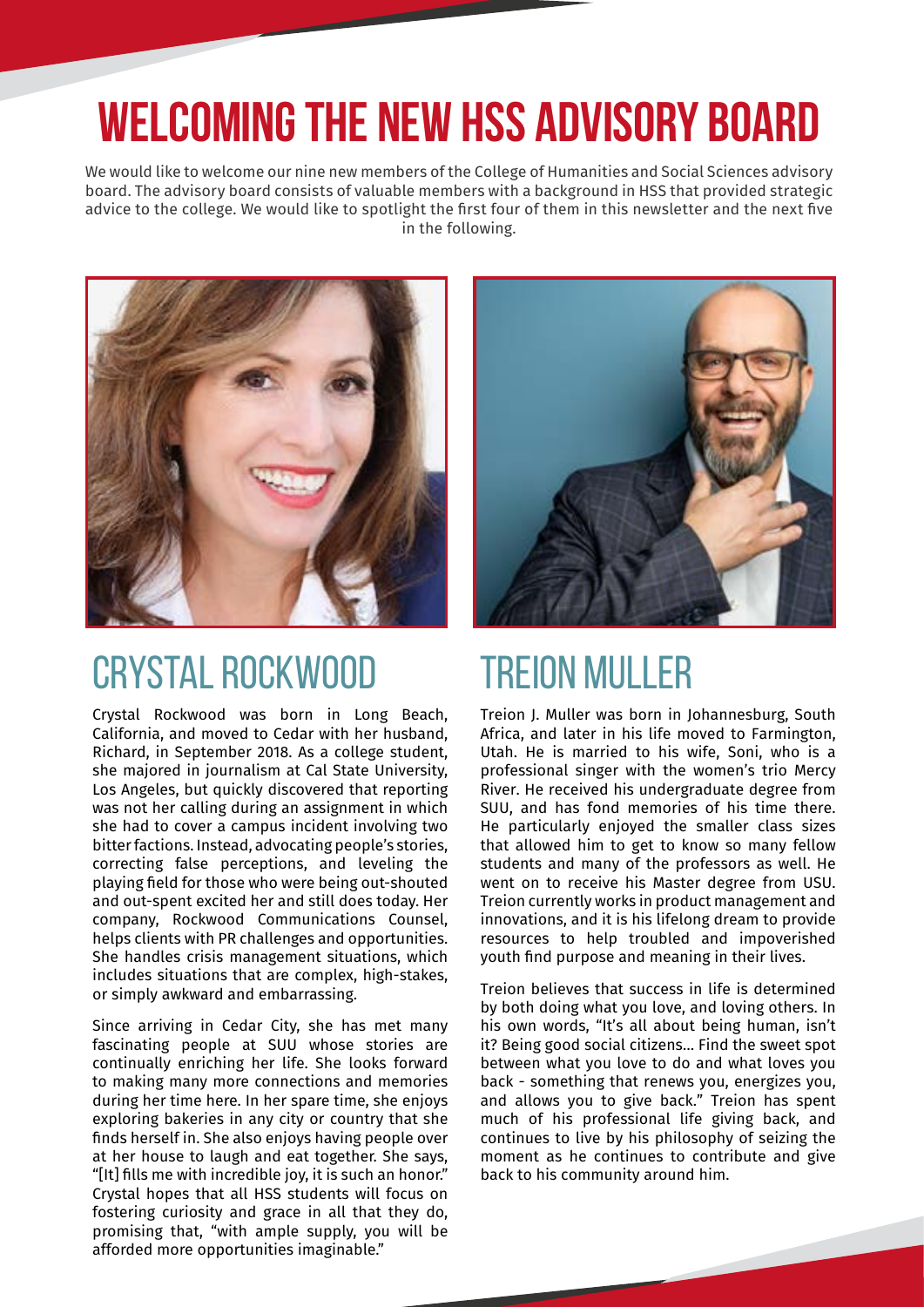

## GWEN KNIGHT

Gwen Knight was born in Indiana, and moved to Salt Lake City when she was in eighth grade. After graduating from Highland High School and marrying her husband, she and her family moved to Cedar City, where they raised their family. Many of her children graduated from SUU, and it was their love of SUU that inspired her to go back to school. During her time at SUU, Gwen immersed herself in campus life by joining organizations such as Psi Chi, Psychology Club, and Pi Alpha Alpha, even though she was a non traditional student. Gwen graduated from SUU with her Bachelor's degree in Psychology in 2012 (the same year as her son Ryan!) and received top honors, including being named SUU's Valedictorian. She went on to receive her Master of Public Administration in 2016. Gwen's professional career has been spent in Public Administration. After working for 25 years for the Utah State Courts in several capacities, she then became the Executive Director of the non-profit "Prevent Child Abuse Utah." Today, she currently works for a public charter school.

Of her time at SUU, Gwen says, "The skills and tools gained in my education provided me with a very enjoyable and successful career in public service! I value my education and love that I have become a lifelong learner. It also provided me with a desire to serve my community and I have adapted what I have learned as I served on several coalitions and committees, most of which have benefited child welfare. My education has helped me to become a better collaborator, communicator, parent, grandparent and mentor." Gwen continues to build on her education every day, and plans to continue learning about and trying new things as she continues her constant quest to be a life-long learner.



# ISAAC HOLYOAK

Isaac Holyoak was born in Monticello, Utah, and then moved to Murray, Utah. Currently, he and his wife of five years live in a century-old bungalow just south of Liberty Park in Salt Lake City with their two dogs: an aging Boston Terrier and an energetic German Pointer. Isaac graduated from SUU in 2008 with a Bachelor of Science in Communications and went on to receive his Master of Arts in Rhetoric from Purdue University in 2010. He then started a Ph. D. program at Texas A&M, but eventually decided not to pursue a doctorate degree (which he jokes that it makes him a college drop out). Isaac currently works at the intersection of executive communications, operations, and policy at the University of Utah health system. He also teaches workshops on communication, leadership, and storytelling, and edits and writes for a health care publication called "Accelerate."

Isaac says that he continues to benefit from the education he received as an HSS major at SUU even today, particularly when it comes to knowing how to write well. Additionally, the connections he made as a student continue to have a huge impact on his life. "My best friends to this day," he says, "are people I met at SUU… At SUU I learned who I am. I came out, changed my faith views, embraced a wide range of literature, worked in my chosen field, and was supported the entire time by my friends and most of my professors. Cedar City remains my dream town!" In his spare time, Isaac is an avid gardener, and he actively encourages SUU students today to broaden their horizons as they further their education, just as he continues to do in his professional and personal life.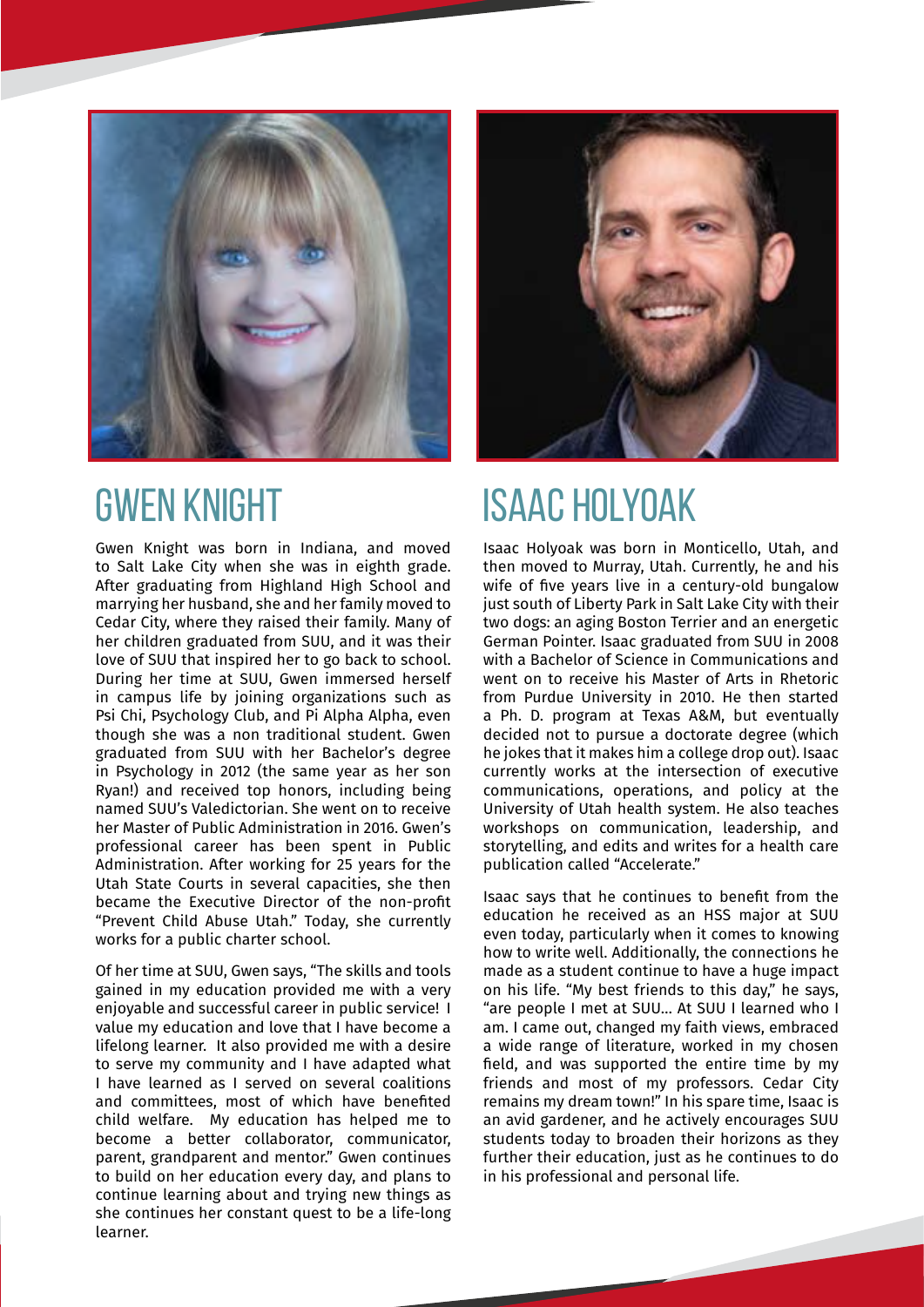# **2020 hss valedictorian**



## TAYLEE CICCONE

Meet Taylor Ciccone, the 2019-2020 HSS Valedictorian. Taylor is from Clearfield, Utah, and completed a double major in Psychology and Criminal Justice. She is a member of the Student Programming Board, Criminal Justice Club, and Psi Chi and lives life to its fullest with her philosophy: "Always forward, never backward."

Taylor says that she found success at SUU by not being afraid to ask for help, say no, and challenge herself, and finding joy in the little things in life. In her spare time, she enjoys puzzles, mystery books, hiking, game nights with her friends, and spending time with her girlfriend. And she can also move her ears without touching them!

Taylor is excited to see where life takes her after SUU. But SUU has truly become a home for her, and a part of her will always remain here.

# **TELTON HALL: ALUMNI FEATURE** 2006 GRADUATE | ENGLISH EDUC

Telton Hall was raised on a small success in his career. After being ranch in Virgin, Utah and before he attended SUU, spent some time in Wyoming and California. It was "the allure of mountain biking and playing T-bird basketball" that brought him here to Southern Utah University. Telton says that he had a great experience at SUU and feels a lot of gratitude toward the faculty and staff that made that happen.

Telton majored in English Education at SUU and now is the owner of Advanced Financial Planning, LLC with offices based in Cedar City and St. George. Many of the company's clientele are actually faculty and staff from SUU. Telton says that this makes his career more enjoyable because he gets to maintain close relationships with some of his mentors at SUU. Telton got licensed and started selling retirement investments while still attending SUU for his English Education degree. He also loves to be involved with scholarships, mentorships, and the employment of SUU graduates.

In 2008, Telton gained an appreciation and knowledge of how his HSS degree set him up for

impressed by a presentation on investment strategies during the 2008 economic collapse, Telton found out that the presenter had majored in English. Because of his background in the humanities and social sciences, he was able to give a presentation that connected with more people. Reflecting on the experience, Telton said, "I realized there were certain real-world benefits that grew organically out of my experience in a Humanities and Social Sciences focused classroom. There is something universal about the education I received."

When asked if he had a piece of advice that he remembers often, Telton quoted one of his professors from SUU. "Your integrity comes through in your writing. That's what we need. You've done the work to understand. Now present it in your voice. When it's done right, the reader will know that you know… And together we'll know the right course forward." Not only does Telton remember this advice, he uses it in his everyday life.

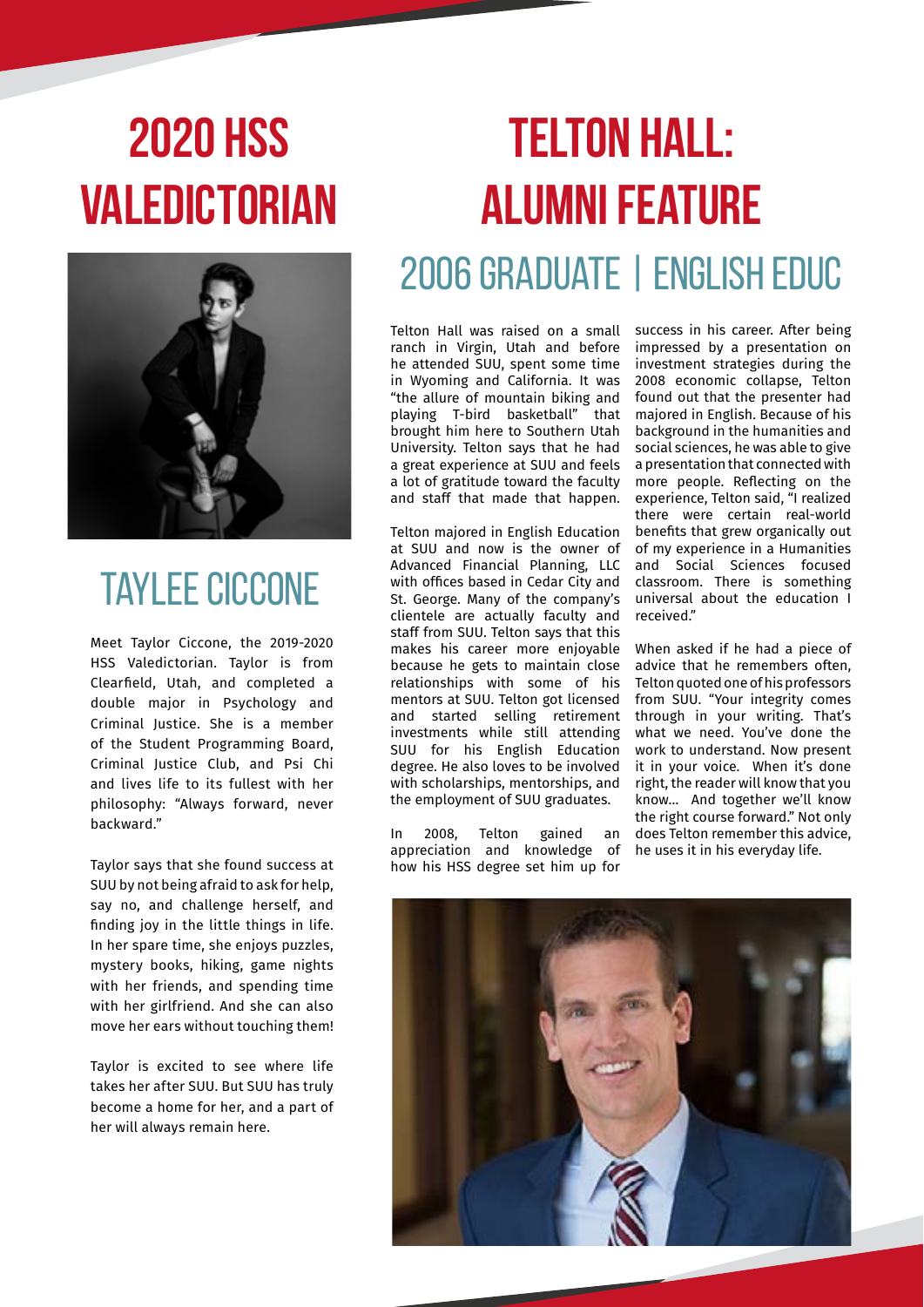# **HSS Department Graduate Awards**

As part of graduation, each department in the College of Humanities and Social Sciences selects students to receive an award and be recognized for how they excelled during their time in the program. In addition, students selected demonstrated a passion for their studies, exemplified commitment, professionalism and showed a positive attitude toward program peers and instructors. We would like to recognize them and congratulate them for their achievements.



#### **OVERALL BEST COMMUNICATIONS STUDENT**

KADEN SMITH

Originally from St. George, UT. Kaden has a strong connection with the faculty in the Communication Department at SUU and is currently pursuing his MPA through SUU, and hopes to finish by 2022.



#### **OUTSTANDING STRATEGIC COMMUNICATIONS STUDENT** LIZZIE LEE

Originally from Bountiful, UT, Elizabeth has fallen in love with the warm, welcoming, and homey environment of SUU. She and her husband are heading out to Boston for her to attend law school at Boston College.



#### **OUTSTANDING MEDIA STUDIES STUDENT**

KURT MEACHAM

Originally from Pleasant Grove, UT, Kurt is grateful for the friendships he made during his time at SUU. He has completed an intern at KSL, and is following his passion and looking for a job at a news station.



#### **OUTSTANDING COMMUNICATION STUDIES STUDENT**

ASHLEY ARSENAULT

Originally from Anchorage, AK, Ashley is grateful for the experiences she was given at SUU that allowed her to grow into the person she is today. This fall, she will begin to purusue a Masters of Communication Studies at the University of Montana.

#### **BEST ENGLISH ED. STUDENT**

#### JAMIE MARBLE

Originally from Pulman, WA, Jamie loves the student-teacher relationships that she built during her time at SUU. She plans to apply the things that she learned during on campus as she begins teaching English at Canyon View Middle School.



#### **BEST CREATIVE WRITING STUDENT** MEGAN WARNER

Originally from West Jordan, UT, Megan particularly enjoyed the small class sizes at SUU. After graduating with an emphasis in creative writing, she is currently searching for her dream job of working in a publishing company.



#### **BEST ENGLISH STUDENT & OUTSTANDING GERMAN STUDENT** MALCOLM BOYACK

Originally from Littleton, CA, Malcolm enjoyed the opportunity that he has had to work with so many amazing, engaged people. As he moves toward the future, he will always have fond memories of his time here at SUU.















#### **BEST LITERATURE STUDENT** ALYSSA OTTMAN

Originally from Walnut, CA, Alyssa's favorite part about SUU were her professors. She loved how her they took a personal interest in her learning and education. This fall, she will start attending Cal Poly Pomona to get her Master of English Literature.

#### **OUTSTANDING ANTHROPOLOGY STUDENT**

#### ZOE PRETTYMAN

Originally from Coffman Cove, AK, Zoe loved her outdoor experience at SUU. She fell in love with learning abroad, and will work as a Learning Abroad Coordinator at SUU while pursuing her Master of Public

#### **OUTSTANDING SOCIAL STUDIES STUDENT**

#### DALLIN TRIPP

A Cedar City native, Dallin enjoyed being involved in the Presidential Ambassador program where he helped future T-Birds find their home at SUU. This fall, he will be attending the University of Utah to study law.

#### **OUTSTANDING HISTORY EDUCATION STUDENT**

MEGAN PAGE

Originally from Bountiful, UT, for Megan, SUU feels like home and she has loved the welcoming environment that is felt on campus. This fall, she will begin teaching 7th grade at Cedar Middle School.

#### **OVERALL OUTSTANDING HSA STUDENT**

#### JACQUELYN COWDELL

Originally from Grantsville, UT, Jacquelyn graduated with a major in Sociology and a minor in Art. She enjoyed participating in the Governor's Honors Academy while at SUU.

#### **OUTSTANDING SOCIOLOGY STUDENT**

#### JOEL ONTIVEROS

Originally from Salt Lake City, UT, Joel found fulfillment at SUU as he completed a triple major in Philosophy, Sociology, and History. He plans to continue his education as he applies to Ph. D programs.

#### **OUTSTANDING HISTORY STUDENT** KATELYN NIELSON

At SUU, Katelyn will always remember the connections that she was able to make with others. Now that she has finished her degree at SUU, Katelyn plans to start a family and be a stay at home mom. She is originally from Centerville, UT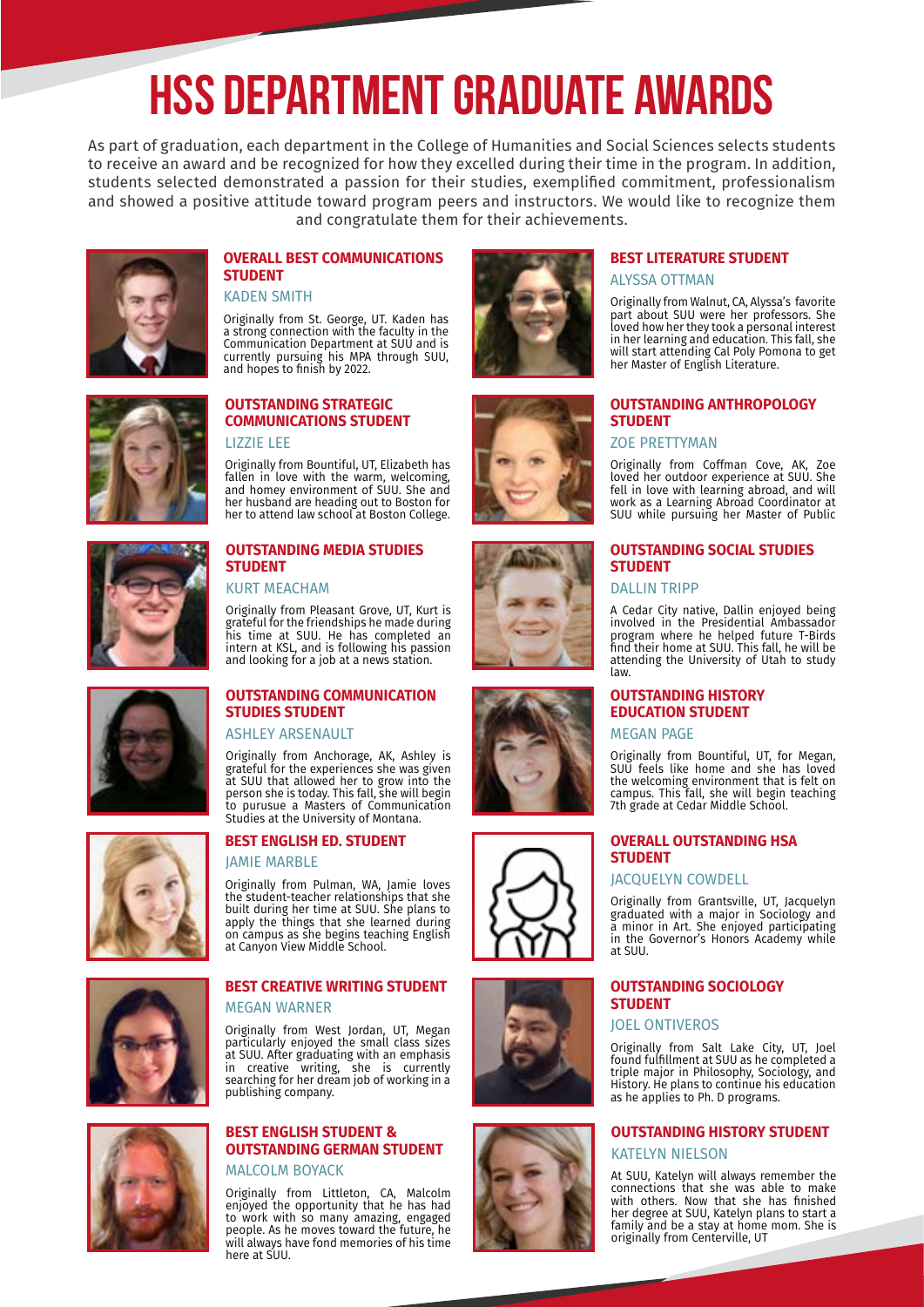

### **OUTSTANDING FRENCH STUDENT**

DAVID EVANS

Originally from Midvale, UT, David has enjoyed the close association that he has had with his professors and mentors. He is currently teaching French Dual Immersion and World Language at Butler Middle School in Cottonwood Heights, Utah.



#### **OUTSTANDING PHILOSOPHY STUDENT**

RUTHIE REED

Originally from Salt Lake City, UT, Ruthie loved her experience with the Philosophy Department at SUU She plans to work in her family business while she determines further academic or career pursuits.



#### **OUTSTANDING SPANISH STUDENT** MADISON MCBRIDE

One of Madison's favorite things at SUU is the strong sense of family and community that is found on campus. As she continues to look towards the future, she will always be grateful for her experience at SUU. Madison is originally from Orem, UT.



#### **OVERALL OUTSTANDING MAPC STUDENT**

LANA MEDINA

Originally from Sacramento, CA, Lana loved every part of her experience as an online student! She hopes to teach journalism in higher education, and is currently applying to doctoral programs to meet that goal.



### **OUTSTANDING MIS THESIS & STUDENT**

ASHLEY TYLER

Originally from Oakley, UT, Ashley has fallen in love with the culture and beautiful campus at SUU, and plans to continue working at SUU as a Research Assistant in the Outdoor Pathways Department.



### **STUDENT** ERIN FLORES

**OUTSTANDING MIS THESIS &** 

Originally from Forks, WA, Erin has enjoyed having the ability to really customize her degree to fit her current and future careers, and she plans to continue working for SUU with the Forest Service.



#### **OUTSTANDING MPA STUDENT**

LANDRY IGIRANEZA

Originally from Burundi, Landry will forever remember the connections that he made here at SUU during his time in the MPA program. It is his dream to be able to work with and help refugees and displaced populations as a public administrator.



#### **OUTSTANDING CRIMINAL JUSTICE STUDENT**

ALEXIS BRYAN

Originally from Orem, UT, Alexis attributes her success as a dual Criminal Justice and Anthropology major to her professors and friends at SUU. She has secured an archaeology internship over the summer.

















#### **OUTSTANDING POLITICAL SCIENCE STUDENT**

#### CHRISTIAN PARKINSON

Christian is forever proud to be an alumnus of SUU. He is currently applying to law schools and is excited to see where his continuing professional education takes him. He is originally from Kaysville, UT.

#### **OUTSTANDING POLTICAL SCIENCE & CRIMINAL JUSTICE STUDENT**

SADIE SANCHEZ

Originally from Las Vegas, NV, Sadie loves how invested her professors have been in helping her succeed. She has recently accepted a full time job offer with the Middle East Investment Initiative.

#### **OUTSTANDING LEGAL STUDIES STUDENT**

EVAN MILLER

Originally from Rupert, ID, Evan will miss the wonderful people he's met at SUU. After having interned alongside Senator Evan Vickers, Evan plans to attend law school at the University of Missouri.

#### **OUTSTANDING PSYCHOLOGY STUDENT**

DREW BEATTY

During her time at SUU, Drew has appreciated how caring and personal each of the professors are. She is currently applying to Ph.D. programs in Psychology. She is originally from Cedar City, UT.

#### **OUTSTANDING PSYCHOLOGY SCHOLAR**

DALLAS GUYMON

Originally from Bountiful, UT, Dallas enjoyed SUU's professors and classroom disucssions. After graduation he will attend graduate school and become a researcher in social and behavioral psychology.

#### **EXCEPTIONAL PSYCHOLOGY ACHIEVEMENT** HEATHER GOW

Originally from Hampton, VA, Heather loved being welcome and embraced by professors, students and the university alike. She plans on taking a break to spend time with her son and plan her next steps.

#### **PSYCHOLOGY STUDENT CONTRIBUTOR**

#### XIADANI VARELA PERALTA

Originally from Kearns, UT, Xiadani fell in love with the outdoors, fun peers, and amazing professors at SUU. She plans to further her knowledge of human behavior so she can better learn how to help others.

#### **APPLIED PSYCHOLOGY STUDENT**

SOFIA SCARLETTA

Sofia loves SUU's drive to offer an individualized experience to each student. Her plans for the future include attending a Ph. D. program for Counseling Psychology to become a clinician, professor, and researcher. She is originally from Henderson, NV.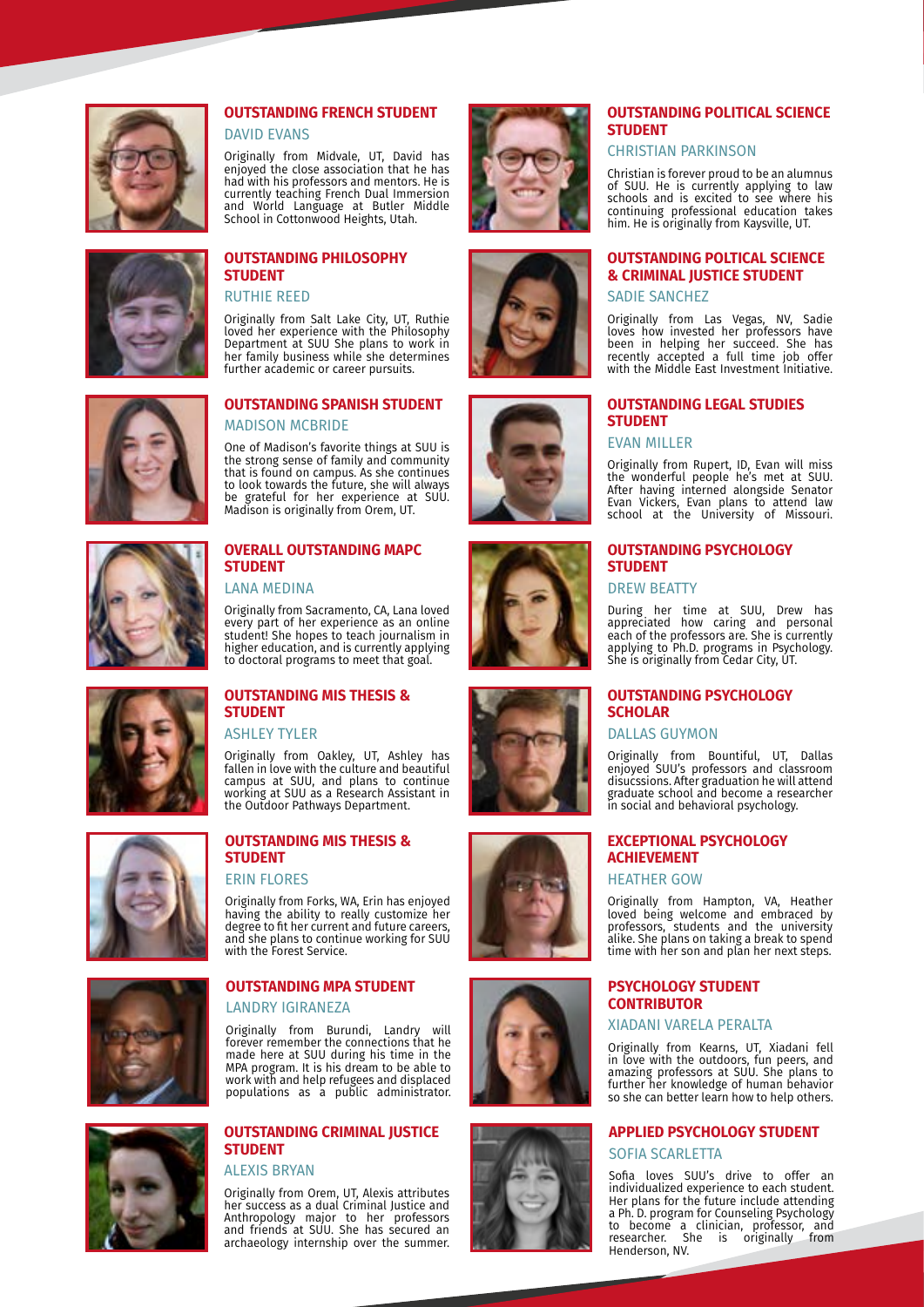# **19-20 HSS Faculty and Staff Awards**

At the end of each school year, the faculty and staff of the College of Humanities and Social Sciences nominate deserving individuals for 5 different awards. After the nominations are collected, the Chairs vote on the award winners. These individuals are celebrated at an end of the year college banquet. Due to recent events, this year's banquet will take place at the beginning of the next school year. Congratulations to the following awardees!



## **OUTSTANDING** STAFF AWARD

### Jana Williams

In addition to taking great care of her own department on campus, Jana Williams is well-known for always being willing to step in to help other departments when they need it, providing excellent training for all who join the team, and for always having a smile on her face.



## EARLY CAREER AWARD

### Bethany Bibb

Bethany Bibb has been tirelessly running and improving the Writing Center, has piloted and gone to exceptional lengths to implement and fund the Graduate Writing Center, and continues to work to secure funding to keep the integrity and initiatives of both with maximum efficiency.



### **OUTSTANDING** SCHOLARSHIP AWARD

### Dr. Corey Twitchell

Not only is Corey Twitchell a dedicated educator who has singlehandedly revamped the entire German program, but he has also maintained a rigorous and active research agenda that is evident in his work as a translator and scholar of record on peer-reviewed articles, all while teaching a full course load.



### INNOVATIVE PEDAGOGY AWARD

### Dr. Charla Strosser

Charla Storsser's ability to use popular texts and ideas to teach formal rhetoric and composition, combined with her dynamic pedagogical approach that she takes with all of her classes sets her apart as an especially engaging

and effective educator.



## **COLABORATION AWARD**

### Dr. Kholoud Al-Qubbaj

Kholoud Al-Qubbaj's teaching, scholarly activities, and service work revolve around various aspects of diversity and inclusion, and for the last twenty years has been teaching diversity courses at Southern Utah University, as well as regularly guest lectures within and outside of her department.